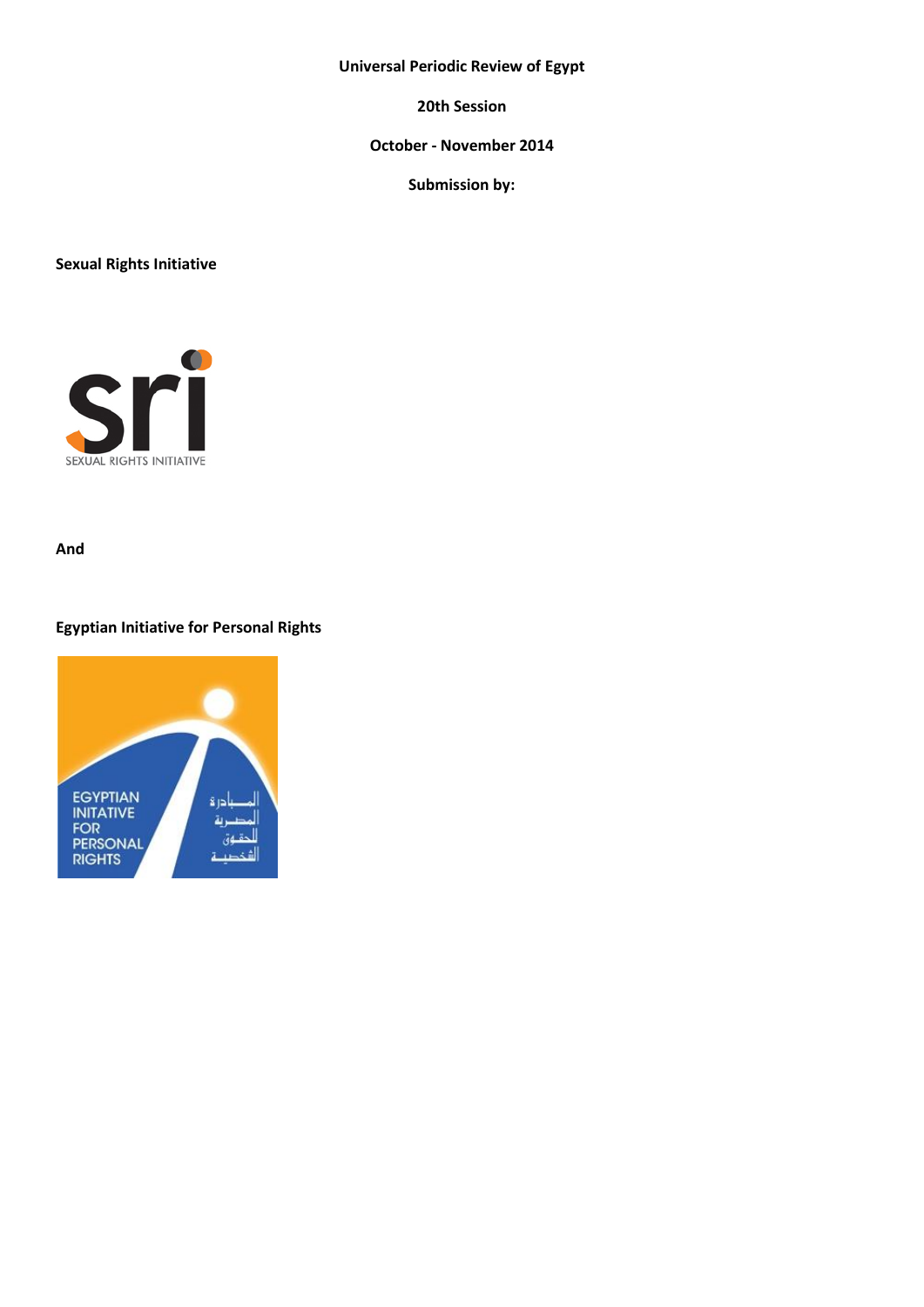## **Key Words: safe and legal access to abortion, family planning, unsafe abortion**

### **Executive Summary:**

1. This report is jointly submitted by the Sexual Rights Initiative<sup>1</sup> and the Egyptian Initiative for Personal Rights.<sup>2</sup> The report examines Egypt's failure to ensure access to safe and legal abortion services. The Egyptian governments' continued refusal to respect, protect and fulfill women's right to access safe abortion services, as recognized in international human rights law constitutes a violation of women's human rights. This report examines the negative impacts associated with the criminalization of abortion in Egypt, which contributes to women resort to unsafe and clandestine abortions.

#### **Progress and gaps in implementation of recommendations from previous cycle**

2. During Egypt' first review by the Universal Periodic Review process in 2010, Egypt did not receive any recommendations dealing specifically with abortion, or sexual and reproductive health more broadly.

#### **NationalLegalFramework**

1

- 3. Egypt allows abortion only to save women's life. According to the Egyptian Penal Code, induced abortion is criminalized by articles 260, 261, 262 and 263, without clear legal provisions allowing for exceptions. Thus, Egypt's abortion law is one of the most restrictive in the region.<sup>3</sup>
- 4. The criminalization of abortion deters health care providers from performing the procedure for fear of legal penalties. "Abortions performed by doctors are regulated in article 29 of the physicians' Code of Ethics which states that physicians are allowed to perform the procedure to protect the pregnant woman's health provided they obtain written approval from two other specialists. The stipulation that two specialized doctors must sign off on to the procedure could hinder a woman from receiving necessary medical attention in a timely fashion, when it is not clearly an emergency. In an emergency, where the pregnant woman's life is threatened, a doctor is permitted to perform an abortion without getting the written approval from the other two doctors and must follow it up with a detailed written report on the medical reasons for the abortion."<sup>4</sup>
- 5. According to Article 262 of the Penal Code, accessing abortion services is against the law. Women found guilty of obtaining induced abortions can face six months to three years imprisonment. Families of women victims who died during unsafe abortions have filed complaints and pursued legal cases before Criminal and Cassation Courts against unspecialized physicians, inexperienced doctors, or traditional birth attendants who performed these abortions using unsterilized tools which caused severe consequences and resulted in the woman's death.<sup>5</sup>
- 6. In 2008, a draft law attempted to legalize abortion for rape and incest victims. The law did not pass, although it was approved by the Parliament's Committee of Proposals and Complaints, the Ministry of Religious Endowments and the Supreme Council for Islamic Affairs. Despite civil society support for the proposed amendment, the Parliament's Constitutional and Legislative Affairs Committee never debated it which is the next step after a proposal is submitted to the Committee of Proposals and Complaints. At the same time, the Ministry of Justice has not pushed for the passing of

4 Egyptian Initiative for Personal Rights (EIPR) and Center for Reproductive Rights (CRR). 2009. CEDAW Shadow Report: [http://www2.ohchr.org/english/bodies/cedaw/docs/ngos/EIPR\\_CRR\\_Egypt45.pdf,](http://www2.ohchr.org/english/bodies/cedaw/docs/ngos/EIPR_CRR_Egypt45.pdf) 38.

 $1$  The Sexual Rights Initiative (SRI) is a coalition of organizations that advocates for the advancement of human rights in relation to gender and sexuality within international law and policy. The SRI focuses its efforts particularly on the work of the United Nations Human Rights Council, including its resolutions and debates as well as the work of the Universal Periodic Review mechanism and the system of Special Procedures. The SRI combines feminist and queer analyses with a social justice perspective and a focus on the human rights of all marginalized communities and of young people. It seeks to bring a global perspective to the Human Rights Council, and collaborates in its work with local and national organizations and networks of sexual and reproductive rights advocates, particularly from the Global South and Eastern Europe. The SRI partners are: Action Canada for Population and Development, Akahatá - Equipo de Trabajo en Saxualidades y Generos, Coalition of African Lesbians, Creating Resources for Empowerment in Action (India), Egyptian Initiative for Personal Rights, and Federation for Women and Family Planning (Poland).

**<sup>2</sup>** The Egyptian Initiative for Personal Rights (EIPR)**,** is a Cairo-based independent human rights organization which works to defend and promote the rights to privacy, health, religious freedom and bodily integrity. Since its establishment in 2002, the EIPR has acquired extensive experience in advocacy before UN treaty bodies, the former Commission on Human Rights, the Human Rights Council, as well as the African Commission on Human and Peoples' Rights. [www.eipr.org](http://www.eipr.org/) <sup>3</sup> EIPR/CRR CEDAW Shadow Report[: http://www2.ohchr.org/english/bodies/cedaw/docs/ngos/EIPR\\_CRR\\_Egypt45.pdf](http://www2.ohchr.org/english/bodies/cedaw/docs/ngos/EIPR_CRR_Egypt45.pdf)

<sup>&</sup>lt;sup>5</sup> EIPR/CRR. 2009. CEDAW Shadow Report[: http://www2.ohchr.org/english/bodies/cedaw/docs/ngos/EIPR\\_CRR\\_Egypt45.pdf](http://www2.ohchr.org/english/bodies/cedaw/docs/ngos/EIPR_CRR_Egypt45.pdf)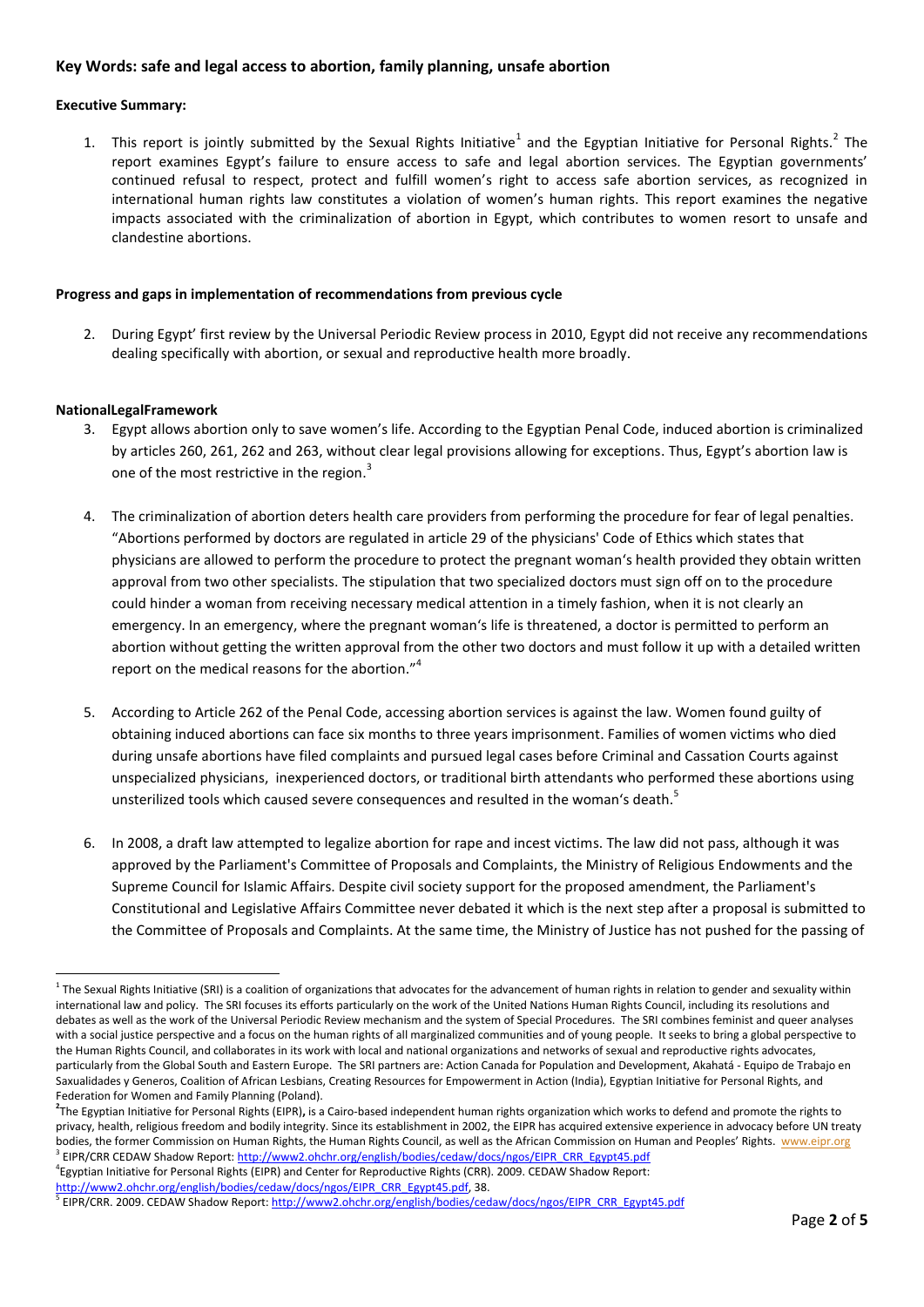the proposed amendment. There has been no clear reason for this, <sup>6</sup> which reflects a lack of political will to amend the laws to better address the sexual violence survivors' needs.

7. Although Islam is a diverse religion and theologians have different views toward abortion in Islam, Islamic law is sometimes used as a justification to continue criminalization of abortion deeming it unlawful according to Sharia.<sup>7</sup>

### **Lack of reliable data**

- 8. Throughout the Middle East and North Africa region, the World Health Organization estimates "that more than three million unsafe abortions were performed in 2008, accounting for 14% of maternal mortality."<sup>8</sup> It is believed that the number of unsafe abortions has "almost doubled in less than a decade, up from 1.5 million in 2003."<sup>9</sup>
- 9. At the national level, accurate data regarding women's access to abortion, and the associated maternal mortality rate, is lacking.<sup>10</sup> According to the Egyptian Initiative for Personal Rights, this is due to "the illegality of some practices, such as abortion, and/or an attendant social stigma."<sup>11</sup>
- 10. Regardless, the Egyptian Government cannot continue to justify its failure to collect this data based on the legality of the service. Without such data, it is difficult to assess the number of women who resort to unsafe abortion or the percentage of maternal mortality caused by abortion.

#### **Unsafe abortion**

- 11. In Egypt, unsafe, or clandestine, abortions are common. The experiences and quality of services that women seeking out clandestine abortions receive varies primarily according to their woman's socioeconomic status. "One study concluded that safety is expensive for women in Egypt, and thus only wealthy women can "literally buy safety."<sup>12</sup>The evidence from the study concluded that clandestine abortions can be grouped into three levels: "The first is the use of indigenous methods, which are the cheapest and also the most dangerous. The second method is biomedical abortion at clandestine clinics; while safer than the first type, it is not without risk. Biomedical abortions administered by private gynecologists are the safest as well as the most expensive method available to women. The majority of Egyptian women cannot afford the cost of biomedical abortions administrated by private gynecologists nor can they afford the clandestine methods."<sup>13</sup>Socio-economic realities often leave women with limited service options. "[P]oorer women...face the risks of the less expensive and more dangerous methods of abortion."<sup>14</sup>
- 12. Data collection on the incidence of unsafe abortion is lacking. "Governmental data in Egypt shows the percentage of maternal deaths due to abortion, but it does not note whether the abortion is spontaneous or induced."<sup>15</sup>The Ministry of Health claims that abortion was the cause of 4.6% of maternal deaths in 2000, 4% in 2002 and 1.9% in 2006.<sup>16</sup> These numbers may be underestimated percentages due to the fact that induced abortion and the mortalities it causes is underreported in Egypt as it is illegal.
- 13. A study exploring Egyptian women's perspective of abortion undertook interview with women who had undergone abortion. One respondent, when describing the pain she experienced during and after the procedure, said: "I was dying yesterday and I was dying before the operation…It was very painful to go through the operation. Afterwards, the pain

1

- $11$  Ibid., 3.
- $12$ Ibid., 104.
- $13$  Ibid., 40.
- $14$  Ibid., 40.
- $15$  Ibid., 40.
- $16$  Ibid., 40.

<sup>&</sup>lt;sup>6</sup> EIPR/CRR. 2009. CEDAW Shadow Report[: http://www2.ohchr.org/english/bodies/cedaw/docs/ngos/EIPR\\_CRR\\_Egypt45.pdf,](http://www2.ohchr.org/english/bodies/cedaw/docs/ngos/EIPR_CRR_Egypt45.pdf) 8-9.

 $<sup>7</sup>$  Ibid., 38.</sup>

 $<sup>8</sup>$  Ibid., 38.</sup>

 $<sup>9</sup>$  Ibid., 38.</sup>  $10$  Ibid., 3.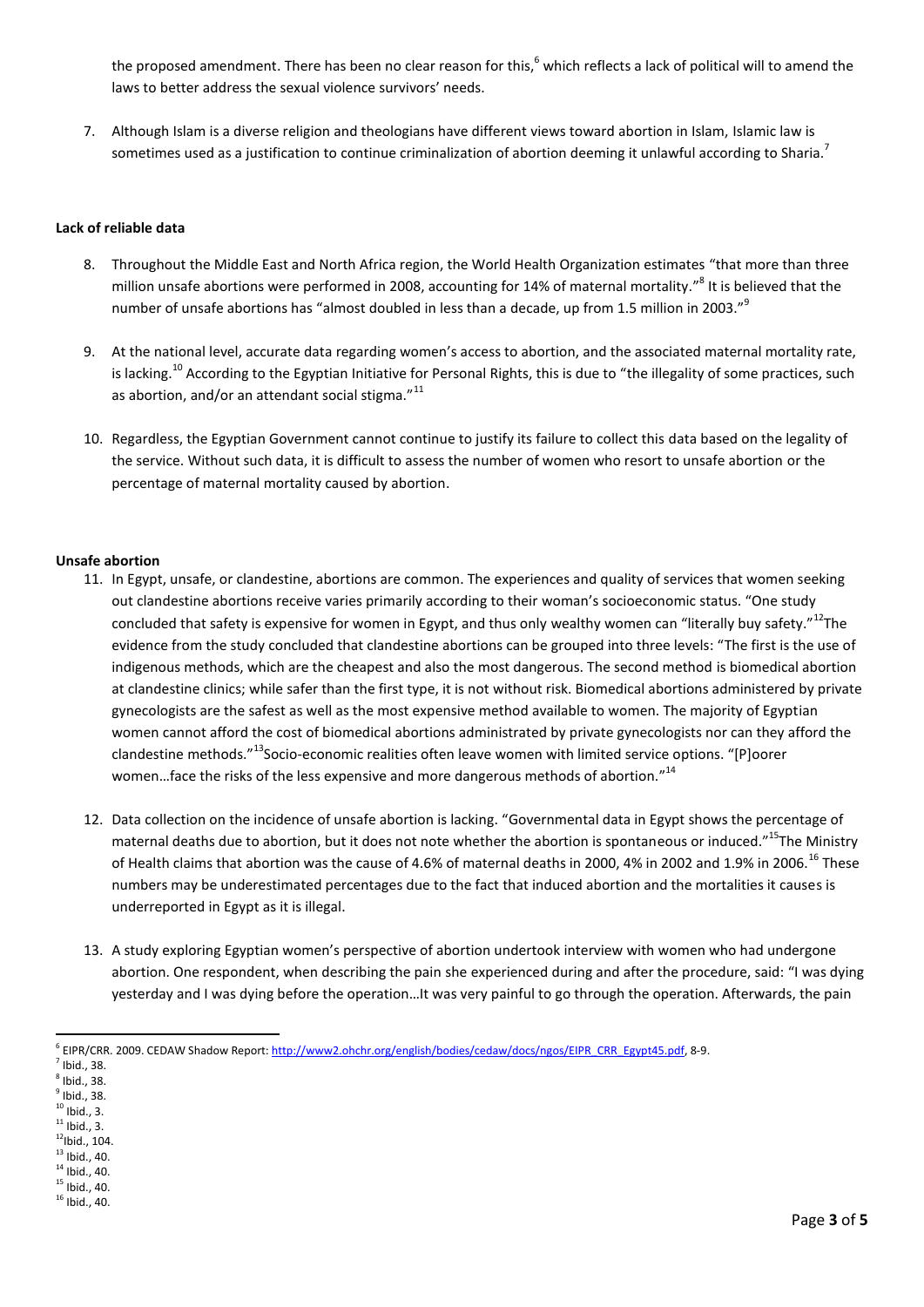has only got worse. I am still in pain now ... I feel like my body is broken into pieces. I cannot sleep, I cannot sit down and I feel severe pain with every move I make. I know it will be some time until this pain goes away. This has been the most painful experience I have ever had."

14. Another respondent, discussing the loss of blood during abortion said: "Our bodies are already tired… and going through an abortion affects the health tremendously. The blood that a woman loses makes her weaker than she was before. It also causes anemia. As a result a woman has to rest for a long time to regain her strength..."Beyond the physical issues associated with this experience, another women said "I will still have to face some other problems, things like what people will say about me when they know that I have had an abortion. But I know that the most important thing I should concern myself about is resting for at least two months so that I can get back my original health. The only problem in doing that is there is no one to help me during that time.""<sup>17</sup>

### **Post-abortion care**

- 15. Restrictive abortion laws and the challenges and risks associated with unsafe abortion result in serious post-abortion health complications. "A study published in 2008 shows that post-abortion care was the cause of almost 20% of obstetrical and gynecological hospital admission in Egypt."<sup>18</sup>
- 16. Hospitalization for the treatment of post-abortion care in Egypt is said to account for 15 hospitalizations per 1,000 women aged 15–44."<sup>19</sup> This information validates evidence that "in countries where abortion is permitted on narrow grounds, thousands of women are hospitalized each year with serious complications from unsafe procedures."<sup>20</sup>

## **Safe abortion care**

- 17. Manual Vacuum Aspiration (MVA) could be implemented by nurses and midwives and was proved to be better and safer in post-abortion care. In the early 1990s, the common practice in post-abortion care was dilatation and curettage (D&C) technique performed under general anesthesia. Since then, studies have shown that MVA with local anesthesia is associated with lower complication rates and shorter patient stays than sharp curettage with general anesthesia.
- 18. In 1994, a pilot study on improving post-abortion care was conducted in two hospitals in Egypt. The study concluded that "upgrading post-abortion care services and training physicians in MVA, infection control and counselling led to significant improvements in the care of post-abortion patients."<sup>21</sup> Fortunately, the study did not cause a wide public debate. As a result, a larger study was conducted in 1997 to introduce improved post-abortion care services to university and Ministry of Health and Population hospitals in Egypt. The aim of Egypt's post-abortion initiative was to institutionalize MVA as a safer and simpler method in treating post-abortion complications.
- 19. Despite this evidence, Egyptian health care professionals continue to apply the D&C technique, to the detriment of women's health and well-being. Further expansion of the initiative failed. "Despite the positive results of the study in state owned university hospitals, MVA has not yet been institutionalized in most of the Egyptian hospitals providing post-abortion care services. MVA equipment is available in only 12% of hospitals offering delivery services. And it has been reported that the Egyptian government has "refused subsequent requests to import MVA devices." This represents a failure of the government to meet the commitments it has made in [International Conference on Population and Development's Programme of Action (ICDP PoA)]"<sup>22</sup>

**.** 

<sup>&</sup>lt;sup>17</sup>EIPR 2013.'Reclaiming and Redefining Rights', http://eipr.org/sites/default/files/pressreleases/pdf/report - reclaiming and redefining rights.pdf, 41, section on "Women's Perceptions of Abortion in Egypt"

<sup>&</sup>lt;sup>18</sup> EIPR 2013. 'Reclaiming and Redefining Rights', http://eipr.org/sites/default/files/pressreleases/pdf/report - reclaiming\_and\_redefining\_rights.pdf, 41.  $19$  Ibid., 41.

 $20$  Ibid., 41.

<sup>&</sup>lt;sup>21</sup> Population Council. 2000. Frontiers in Reproductive Health. "OR Summaries" <http://www.popcouncil.org/pdfs/frontiers/orsummaries/orsum12.pdf>

<sup>&</sup>lt;sup>22</sup> EIPR 2013. 'Reclaiming and Redefining Rights', http://eipr.org/sites/default/files/pressreleases/pdf/report - reclaiming and redefining rights.pdf, 42.